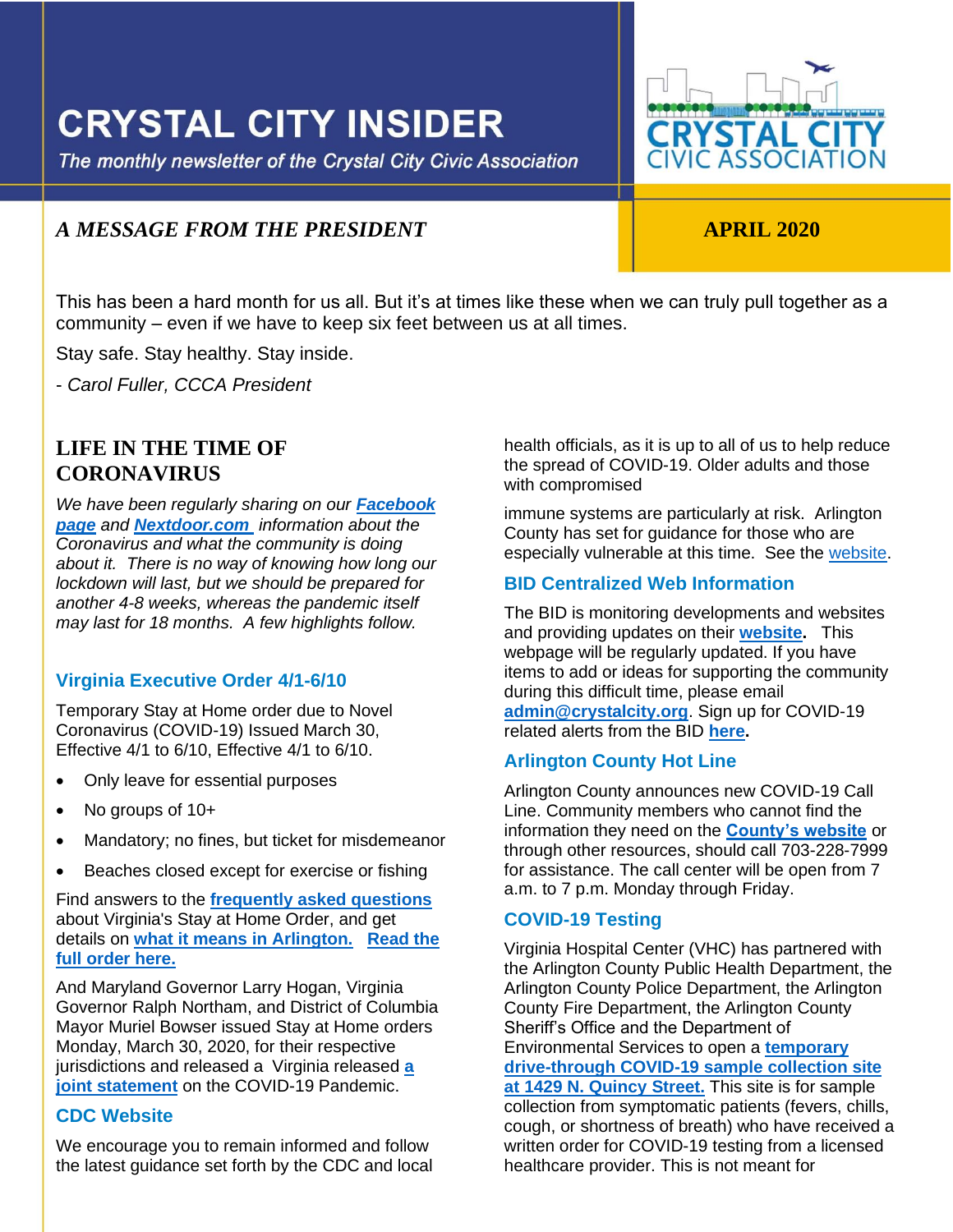asymptomatic patients, even those who have had a close contact with a known COVID patient.

#### **Facebook Group Helps Locals Connect and Help Out During Outbreak**

A Facebook group called **[Arlington Neighbors](https://www.facebook.com/groups/212126776694852/)  [Helping Each Other Through COVID-19](https://www.facebook.com/groups/212126776694852/)** opened at the outset of the coronavirus crisis, and now is approaching 7,000 members. "This group was created as a space to ask for help, share information, and connect to our neighbors," the group's about page says. "Many of us are still healthy and able to lend a hand to those who may be at higher risk." Posts range from the mundane to the inspiring. Group organizer Kellen MacBeth's post raising money for the Arlington Food Assistance Center, for instance, is nearing its \$20,000 goal after just a day. Those seeking help getting groceries or medical items are finding it thanks to group members. **[Read more here.](https://www.arlnow.com/2020/03/31/facebook-group-helps-locals-connect-and-help-out-during-outbreak/?mc_cid=3c2dcf2e52&mc_eid=e22d65c5c2)**

# **CARES Act and Suspension of IRA RMDs**

On March 27 the president signed into law a \$2 trillion coronavirus emergency stimulus package called [the CARES \(Coronavirus Aid, Relief, and](https://www.investopedia.com/what-s-in-the-usd2-trillion-coronavirus-stimulus-bill-4800882)  [Economic Security\) Act.](https://www.investopedia.com/what-s-in-the-usd2-trillion-coronavirus-stimulus-bill-4800882) It suspends RMDs from retirement accounts for 2020, allowing them more time to recover from the recent severe stock market downturns. **[Read more here.](https://www.npr.org/2020/03/26/821457551/whats-inside-the-senate-s-2-trillion-coronavirus-aid-package)**

#### **Taxes**

Income tax payment deadlines for individual returns, with a due date of April 15, 2020, are being automatically extended until July 15, 2020, for up to \$1 million of their 2019 tax due.

# **Arlington To Open One-Day Donation Site for COVID-19 Response**

Arlington County is seeking donations of unused, unopened containers of essential Personal Protective Equipment (PPE), cleaning supplies, and certain food to assist essential employees, nonprofits and community organizations with coronavirus (COVID-19) response operations. A drive-thru donation station will be available on Friday, April 3, from 10 a.m. to 3 p.m. at the Central Library parking lot on 10th Street North. This activity conforms to the requirements of Governor Northam's Stay-At-Home order, but if you are ill, please do not come or donate supplies.  [Read](https://newsroom.arlingtonva.us/release/arlington-to-open-donation-site-for-covid-19-response/)  [more here.](https://newsroom.arlingtonva.us/release/arlington-to-open-donation-site-for-covid-19-response/)

# **CIVIC ASSOCIATION ISSUES**

# **Suspension of CCCA Meetings**

With the threat of COVID-19 hanging over us and the Governor's Stay at Home Order, it's clear that we're not going to be holding any meetings for the foreseeable future. Obviously the April 18 Workshop on the Future of the Underground will not happen. We are working on a plan to keep you all informed and engaged on our Livability Framework campaign and will provide details when we have them. In the meantime, stay safe.

# **National Landing Lands It!**

What an outpouring of support from our 22202 neighborhood: a partnership of residents, JPG Smith, property managers, the BID, and Flare. The three 22202 Civic Associations teamed up to collect 824lbs of food which Flare Rides delivered to the Arlington Assistance Center (AFAC) on Saturday, March 21. JBG Smith provided food donation boxes at 2100 Crystal Drive which were overflowing by 11 am March 21. This was a great example of how our community is ready to rise to the challenge, especially if when we work together.

# **Continued Support for AFAC**

But the need continues. Flare Rides has agreed to continue picking up food in larger quantities and



delivering it to AFAC to avoid numerous cars delivering smaller quantities. The National Landing BID and the Crystal City Civic Association invited residential property managers to participate in our ongoing food drive. Flare will pick up the donations twice a week or more frequently if

# necessary.

The following properties agreed to put out an AFAC food donation box:

- Crystal Plaza
- Crystal Park
- We Live
- Waterford House
- Crystal Flats
- Crystal Lofts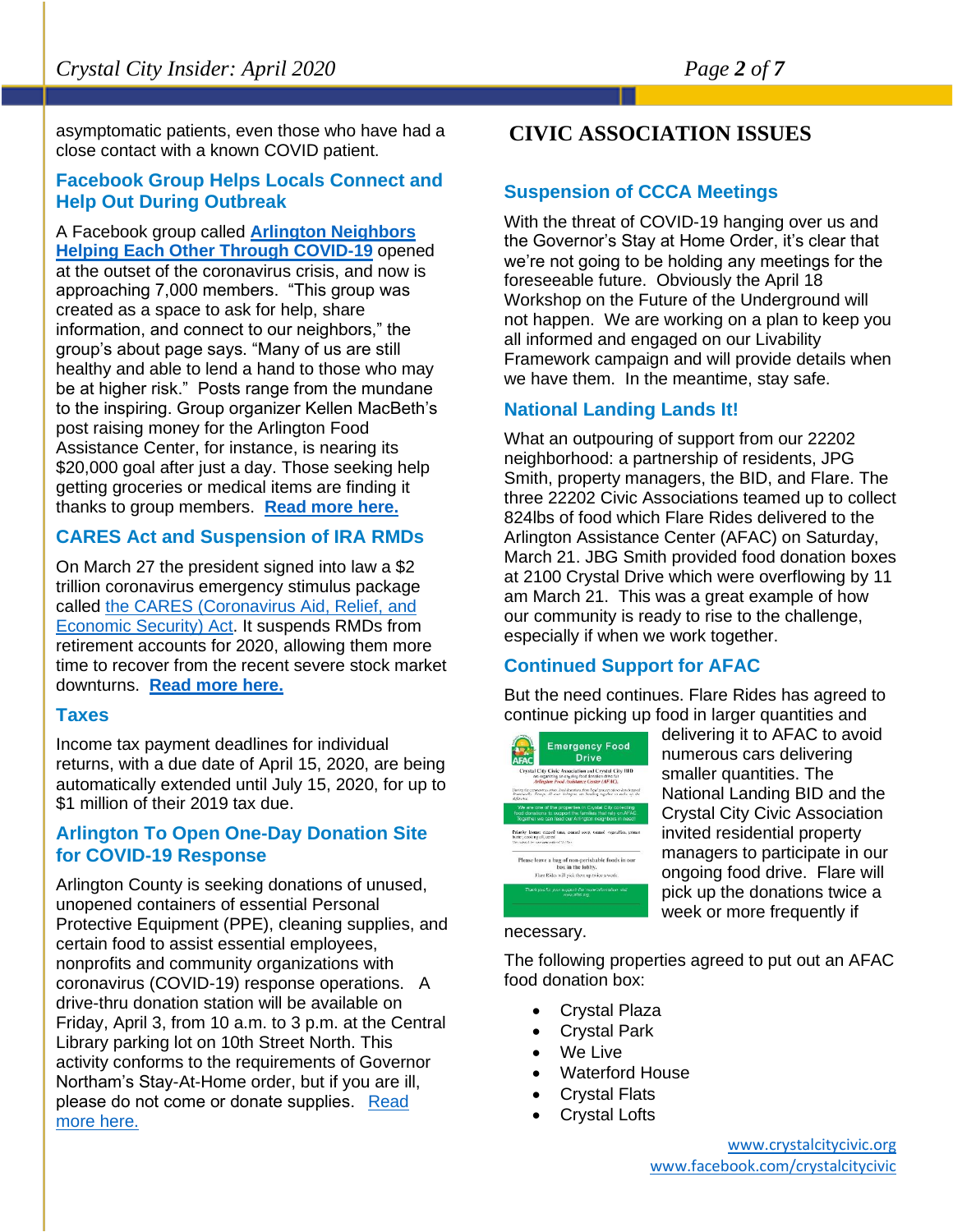- Crystal Towers
- JBG Smith 2100 Crystal Drive

We're all in this together! Please help out with this food drive.

# **Census 2020**

The U.S. 2020 Census is underway. You should have received an invitation (and by this time a follow-up) in the mail. It is very important that you respond now to minimize the need for the Census Bureau to send census takers out into communities to follow up during this unique time of the COVID-19.

The Census counts every **resident** (citizenship not required) in the nation–everyone living in your home on April 1, 2020. Mandated by the U.S. Constitution, America gets just one chance each decade to count its population. The results of the 2020 Census will help determine how much federal money Arlington will receive every year for the next decade–funds that shape the future of roads and transportation, local schools, health care, housing assistance for older adults, fire prevention, and much more. The data also helps determine the number of seats Virginia has in the U.S. House of Representatives.

**Everyone is strongly encouraged to complete the 2020 Census questionnaire online, using "Your Census ID" included in your invitation letter. (**Responding by phone or by paper are additional options.)

**Click the link below to respond.** It includes information on "How the Census Bureau Protects Your Data," and provides extensive guidance on "Who To Count" (such as foreign citizens, college students, the military, people who live or stay in more than one place, etc.).

**<https://2020census.gov/en.html>**

# **Airport and Helicopter Noise Survey**

The U.S. Government Accountability Office, the audit and review agency of Congress, is currently conducting two studies related to aircraft activity and potential noise in the D.C. area. The first study focuses on Washington Reagan National Airport's perimeter rule and is examining how this rule affects air service and at other local airports and aircraft noise, among other topics. The second study is a review of helicopter activity and noise in

the D.C. area, including an examination of potential strategies for addressing helicopter noise in the area.

They are interviewing a variety of civic associations and community groups on these topics and the impact in their neighborhoods, and ;have offered a telephonic meeting with the CCCA on **April 15 from 11-12 noon.** If you are interested in participating or would like to provide responses to the questionnaire they have sent out, please contact CCCA President Carol Fuller directly: [fullercarols@gmail.com](mailto:fullercarols@gmail.com) It would be very helpful to receive input from a number of you about your concerns and experience with noise.

# **Restaurant TakeOut and Delivery in Crystal City**

The BID has **[a list of restaurants](https://www.crystalcity.org/delivery)** on its website that are offering takeout and delivery during the crisis. Ordering out is generally safe, according to the CDC and experts, and doing so will help the restaurants try to survive this difficult period. Note that the information can change quickly and some restaurants have already shut down.

# **AMAZON IN CRYSTAL CITY**

# **Amazon's HQ2 campus on schedule despite coronavirus**

Construction of the first of Amazon.com Inc.'s HQ2 towers remains on schedule, but the planning process for the green space around them may slow as the spread of the novel coronavirus forces public meeting cancellations. Amazon (NASDAQ: AMZN) expects to open its first towers, which will include 67,000 square feet of retail, in early 2023. The next public meeting in the master planning process for the HQ2-adjacent park space, scheduled for April 2, has been postponed, however. **[Read more](https://www.bizjournals.com/washington/news/2020/03/25/amazons-hq2-on-schedule-despite-coronavirus.html?ana=e_ae_set1&j=90501575&t=Afternoon&mkt_tok=eyJpIjoiT0dNMFltRm1aVFE1WkRsaiIsInQiOiI2emErVTk1MXpFUm5iOCtHeFVDenNsa3dxOHhDRHV4elwvUDRSOUFUV1BYN215MHZXUHJYVDRYb0RoeTg1ajlRRzNmbStWZkxqaUhTUHR6VEVmQzZGcEJaRkk5NEtKM3lrRmw0RGVvZDVIMm8yY0JmS3d2QjRaSnpSUGRyQkIycjcifQ%3D%3D)  [here.](https://www.bizjournals.com/washington/news/2020/03/25/amazons-hq2-on-schedule-despite-coronavirus.html?ana=e_ae_set1&j=90501575&t=Afternoon&mkt_tok=eyJpIjoiT0dNMFltRm1aVFE1WkRsaiIsInQiOiI2emErVTk1MXpFUm5iOCtHeFVDenNsa3dxOHhDRHV4elwvUDRSOUFUV1BYN215MHZXUHJYVDRYb0RoeTg1ajlRRzNmbStWZkxqaUhTUHR6VEVmQzZGcEJaRkk5NEtKM3lrRmw0RGVvZDVIMm8yY0JmS3d2QjRaSnpSUGRyQkIycjcifQ%3D%3D)**

# **Arlington to bulk up tree preservation efforts with HQ2 on the way**

It's not just housing affordability and increased traffic Arlington County officials are concerned about in the wake of Amazon's arrival. They're also watching out for the trees. County officials are proposing to add one urban forester position to the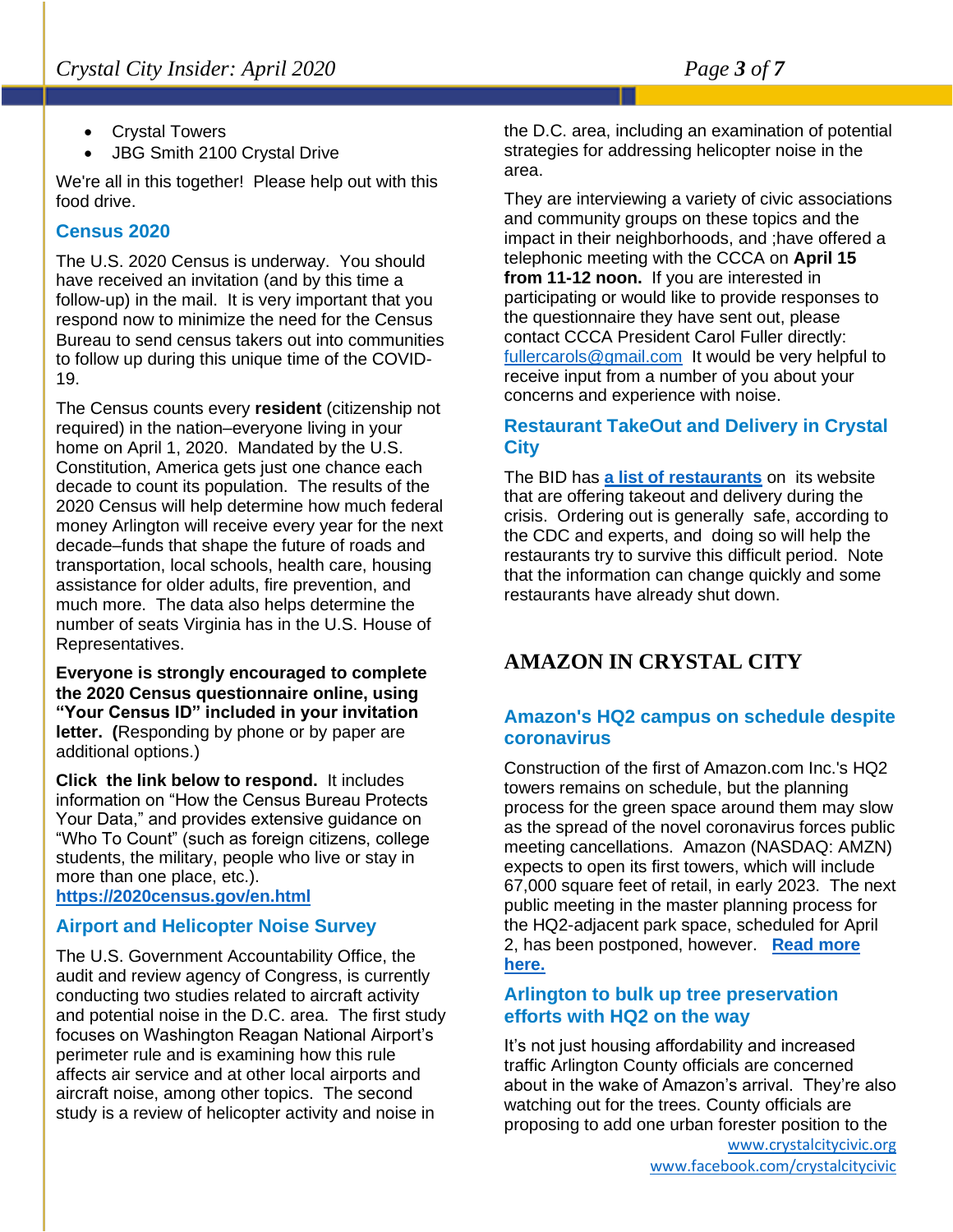Department of Parks and Recreation. The new hire is needed to expand tree preservation efforts and work through the surge of site plans developers are pitching in the area of Amazon's HQ2. **[Read more](https://www.bizjournals.com/washington/news/2020/03/11/arlington-to-bulk-up-tree-preservation-efforts.html?ana=e_me_set3&j=90499556&t=Morning&mkt_tok=eyJpIjoiTVRoalpEaGhaRGs1WTJWaiIsInQiOiJjTFZnK3ZJelNsdnU2b0ROZXBEOUhpRjEwVVllQm9KaDc5OVpzcXZUTXpJMHlpV1hKcitET2UzT3MwTG14TmpTUm1xdFZLektBcHQwUGJDNzZmNjBmWHBuN2xNTnNNZHlGSmdsMXFXanBsWDJWOHc0NVwvdllMVlREOXU5aVBPTFIifQ%3D%3D)  [here.](https://www.bizjournals.com/washington/news/2020/03/11/arlington-to-bulk-up-tree-preservation-efforts.html?ana=e_me_set3&j=90499556&t=Morning&mkt_tok=eyJpIjoiTVRoalpEaGhaRGs1WTJWaiIsInQiOiJjTFZnK3ZJelNsdnU2b0ROZXBEOUhpRjEwVVllQm9KaDc5OVpzcXZUTXpJMHlpV1hKcitET2UzT3MwTG14TmpTUm1xdFZLektBcHQwUGJDNzZmNjBmWHBuN2xNTnNNZHlGSmdsMXFXanBsWDJWOHc0NVwvdllMVlREOXU5aVBPTFIifQ%3D%3D)**

# **CRYSTAL CITY (AND NEARBY) IN DEVELOPMENT**

*Note: A number of these articles were written before the depth of the COVID-19 crisis was known.* 

# **JBG Smith gets extra 1 million square feet in Crystal City in exchange for building parks, affordable housing and more**

JBG Smith has struck a deal with Arlington County to provide new affordable housing, park space and transportation improvements in Crystal City in exchange for being able to increase the size of three of its Amazon-adjacent mixed-use projects. As a result of the commitment, the developer will be able to build an additional 1 million square feet across all three projects beyond what the zoning would ordinarily allow. That represents the maximum amount of bonus density the zoning code allows for the three sites, which are 1900 Crystal Drive, an office and residential tower at 2300 Crystal Drive and 223 23rd St. South, and an office building at 101 12th St. South. **[Read more here.](https://www.bizjournals.com/washington/news/2020/03/23/jbg-smith-gets-extra-1-million-square-feet-in.html?ana=e_ae_set3&j=90501280&t=Afternoon&mkt_tok=eyJpIjoiT1dOa1lUYzVaREptTW1FMSIsInQiOiJXOFNLa0FHTnN2Y0ZRMTR0WlpydzBIeXlPZTErQkhMOEFcL1BaUVlTeHZxNVNMQVBCQlJQYUR1akl2ZmJ0VHdFdmpja0VwVGRRc2d5T3lzVlV6U2pwbGI1SVdxZFpIdGV6VktoRnhiN0VhbXNLNXQ5bjZwSGdFZFdQd3JxQWVLYTgifQ%3D%3D)**

# **County May Consider Plan for Trails, Boating at Roaches Run**

A stone's throw from Crystal City is Roaches Run, a waterfowl sanctuary on the northern flight path to and from Reagan National Airport. The body of water, surrounded by woods, is home to birds, ducks and dragonflies. Accessible primarily from a small parking lot off the southbound GW Parkway, most human activity is confined to fishing and birdwatching. But that may eventually change. Arlington County Board Chair Libby Garvey toured a portion of woods around Roaches Run last week with the chair of Arlington's Planning Commission and representatives of Crystal City property owner and Amazon landlord JBG Smith. Though Roaches Run is controlled by the National Park Service and is part of the GW Parkway, JBG owns parcels of land adjacent to the waterfowl sanctuary and could

help link it to Crystal City. That would give the rapidly-developing neighborhood newfound accessibility to natural spaces. **[Read more here.](https://www.arlnow.com/2020/03/03/county-may-consider-plan-for-trails-boating-at-roaches-run/?mc_cid=13f85ed16f&mc_eid=e22d65c5c2)**

#### **Long-Ignored Crystal City Bike Lanes Could Get Upgrade with New Development**

Thanks to some push from local advocates and the county's Transportation Commission, a new mixeduse development at 1900 Crystal Drive could be required to include protected bike lanes on Crystal Drive, a long time sore spot for bicyclists in the area. There are bicycle lanes on Crystal Drive, but motorists notoriously ignore the lane markers and drive or park in the lanes designated for bicycle traffic. At the Transportation Commission meeting March 5, the Commission recommended that developer JBG Smith be required to turn the existing bicycle lanes into protected lanes while adding new protected bike lanes to 18th Street S. **[Read more here.](https://www.arlnow.com/2020/03/09/long-ignored-crystal-city-bike-lanes-could-get-upgrade-with-new-development/?mc_cid=b06d1f19d9&mc_eid=e22d65c5c2)**

# **County Board Meeting April 18**

At its April 18 regular meeting the Board will consider the ordinance to change the name of the Crystal City Business Improvement District (BID) to the National Landing BID. This has been a long time coming and should be resolved now by approval.

The Board will also consider amendments from JBG Smith to construct a 5,640 sq ft building in the existing courtyard area at 2121 Crystal Drive and modify the façade and landscaping, convert ground floor uses, and add an approximate 1,500 sq ft addition at 2345 Crystal Drive.

#### **Alexandria Haggles Metro to Acceptable Price for Southwest Potomac Yard Access**

The long squabble between the City of Alexandria and Metro over the Potomac Yard Metro station's southwest access entrance has ended with an agreement within the initial \$50 million framework. Over the last year, the City has been in dispute with Metro over whether or not southwest access to the station could be achieved within the \$50 million in funding from the Commonwealth of Virginia and the Federal Transit Administration. **[Read more here.](https://www.alxnow.com/2020/03/23/alexandria-haggles-metro-to-acceptable-price-for-southwest-potomac-yard-access/?mc_cid=a87c8719a2&mc_eid=e22d65c5c2)**

**The Potomac Yard skyline is taking shape. Here are the first Virginia Tech and office building designs.**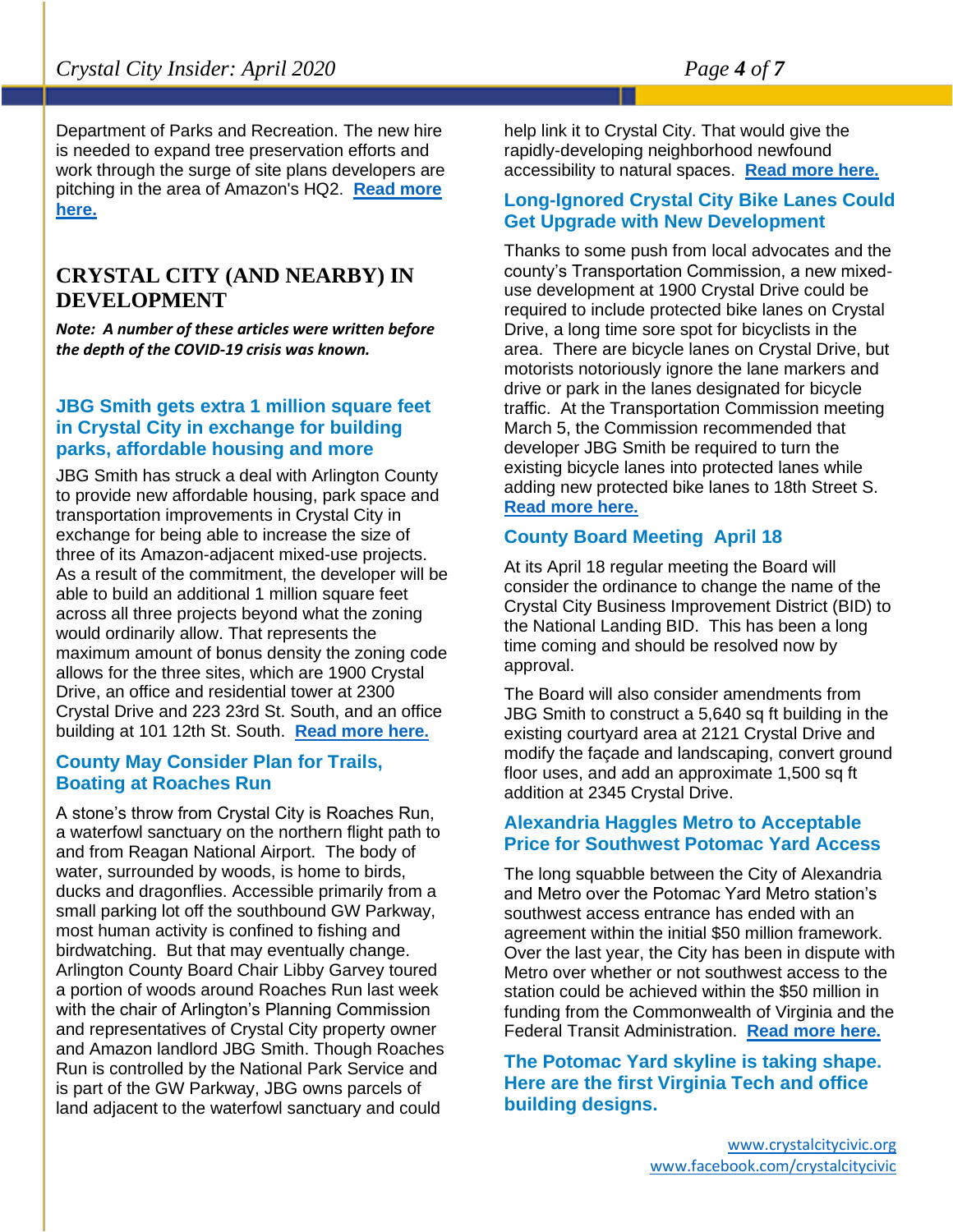The first phase of the North Potomac Yard overhaul, including a part of Virginia Tech's \$1 billion campus, is taking shape in Alexandria. Drawings from New York's CookFox Architects, D.C.'s Hickok Cole Architects and Smith Group, the firm picked by Virginia Tech to design its premier structure, show what four of the seven buildings one academic, two office and one sewage pumping station — at the 18.7-acre site could look like. The height and massing images were just posted to the city of Alexandria's website ahead of a Potomac Yard Design Advisory Committee scheduled for Wednesday. **[Read more here.](https://www.bizjournals.com/washington/news/2020/03/02/the-potomac-yard-skyline-is-taking-shape-here-are.html?ana=e_ae_set1&j=90493631&t=Afternoon&mkt_tok=eyJpIjoiTkRkak9UZG1OMlZtWXprNCIsInQiOiJ3aFZDN0xDbEVTK0xkS0Y4SFkxU2NWQTNjTVVnaDNtaWREeEFGREFGMTBQZ08zczdBVjhEOUdtTjhaVlU4aVRxdnJDeGpZemFLTnhHbjQ5Z2NMV1lFWmN6U3o0c1ZvYkhOMGN1b2NIXC9RaDU4THR0akVJSUZkSnNuSDMxaWNSWFAifQ%3D%3D)**

## **Inova strikes deal for health complex near Potomac Yard**

Inova Health System plans to open a new health care facility on part of Oakville Triangle, giving another try to the 13-acre site on Richmond Highway in Alexandria across from a planned Virginia Tech campus and a short distance from Amazon.com Inc.'s second headquarters. The health care system has signed an agreement with Stonebridge Associates and Carras Partners to anchor the long-planned development, but details are still being worked through, said Doug Firstenberg, principal at Stonebridge, which is developing the site for owner Blackstone Group. **[Read more here.](https://www.bizjournals.com/washington/news/2020/03/04/inova-strikes-deal-for-health-complex-near-potomac.html)**

#### **Former Bloomberg Campaign Office Might Become Liquor Store**

Mike Bloomberg's former Arlington campaign office at Pentagon Row might soon become a liquor store. A notice posted in the window says Virginia ABC is "considering establishing a retail store at this location," on the 1300 block of S. Joyce Street. The sign first went up last month, before Bloomberg dropped out of the Democratic presidential race. **[Read more here.](https://www.arlnow.com/2020/03/23/former-bloomberg-campaign-office-might-become-liquor-store/?mc_cid=0aad02e489&mc_eid=e22d65c5c2)**

# **'Chocolate Dipped Wine Bottle' Seller Coming to Pentagon City Mall**

An Ohio-based company that offers boozy, candycovered gifts is planning to open at Pentagon City mall, according to a permit filing. Bliss in a Bottle, which previously opened a kiosk at Tysons Corner Center, sells beer and wine bottles covered in chocolate, sprinkles and other candies.

# **ARLINGTON COUNTY ISSUES**

# **County Board Meeting Friday, April 3**

A special meeting will be held electronically at noon, or as soon thereafter as matters may be heard, as a virtual town hall to discuss the County's response to COVID-19. The County Board meeting will be a virtual meeting conducted using electronic means. The public may participate in the town hall via a link that will be available on the **[County](https://lnks.gd/l/eyJhbGciOiJIUzI1NiJ9.eyJidWxsZXRpbl9saW5rX2lkIjoxMDUsInVyaSI6ImJwMjpjbGljayIsImJ1bGxldGluX2lkIjoiMjAyMDAzMzEuMTk1NjAyMTEiLCJ1cmwiOiJodHRwczovL2NvdW50eWJvYXJkLmFybGluZ3RvbnZhLnVzLyJ9.zaaoQ68-KOGcqRKzQOLDVJbFV3bds872_w-W2c62qxA/br/76855274371-l)  [Board's web page](https://lnks.gd/l/eyJhbGciOiJIUzI1NiJ9.eyJidWxsZXRpbl9saW5rX2lkIjoxMDUsInVyaSI6ImJwMjpjbGljayIsImJ1bGxldGluX2lkIjoiMjAyMDAzMzEuMTk1NjAyMTEiLCJ1cmwiOiJodHRwczovL2NvdW50eWJvYXJkLmFybGluZ3RvbnZhLnVzLyJ9.zaaoQ68-KOGcqRKzQOLDVJbFV3bds872_w-W2c62qxA/br/76855274371-l)** on Friday, April 3, 2020 by noon.

## **Treasurer Will Not Impose Penalty and Interest for Those Affected by COVID19**

The Treasurer of Arlington County has determined that late payment penalty and interest will not be imposed on local taxes with a payment due date between March 13 and April 30, 2020, if such taxes are paid in full by May 31, 2020. This decision primarily but not exclusively affects Arlington County Meals, Food, and Beverage Taxes and Transient Occupancy Taxes, which would ordinarily be due March 20 and April 20. Taxpayers should still file the required returns with the

**[Commissioner of Revenue's Office](https://arlingtonva.us/cor)** even if they are not paying the tax until a later date. Taxpayers are encouraged to pay their taxes on time if they have the financial means to do so. Any taxes previously paid will not be refunded. Taxpayers should direct payment questions to **[treasurer@arlingtonva.us](file:///C:/Users/cfull/Downloads/treasurer@arlingtonva.us)** and filing questions to **[business@arlingtonva.us](file:///C:/Users/cfull/Downloads/business@arlingtonva.us)**.

# **Arlington Joins Biophilic Cities Network**

Arlington County continued its commitment to environmental sustainability and community health this week when it was accepted as a partner in the Biophilic Cities Network. The network includes cities around the globe that are dedicated to improving the connection between residents and urban nature. **[Read more here.](https://mail.google.com/mail/u/0/#inbox/FMfcgxwHMGMcqgdksWWhMMDQnZflnklg)**

#### **Airport Noise Update - Noise Study Contract Awarded**

The County completed the procurement process for a joint study of aircraft noise created by air traffic at Reagan National Airport. The County executed the contract with ABCx2, LLC on March 24, 2020. This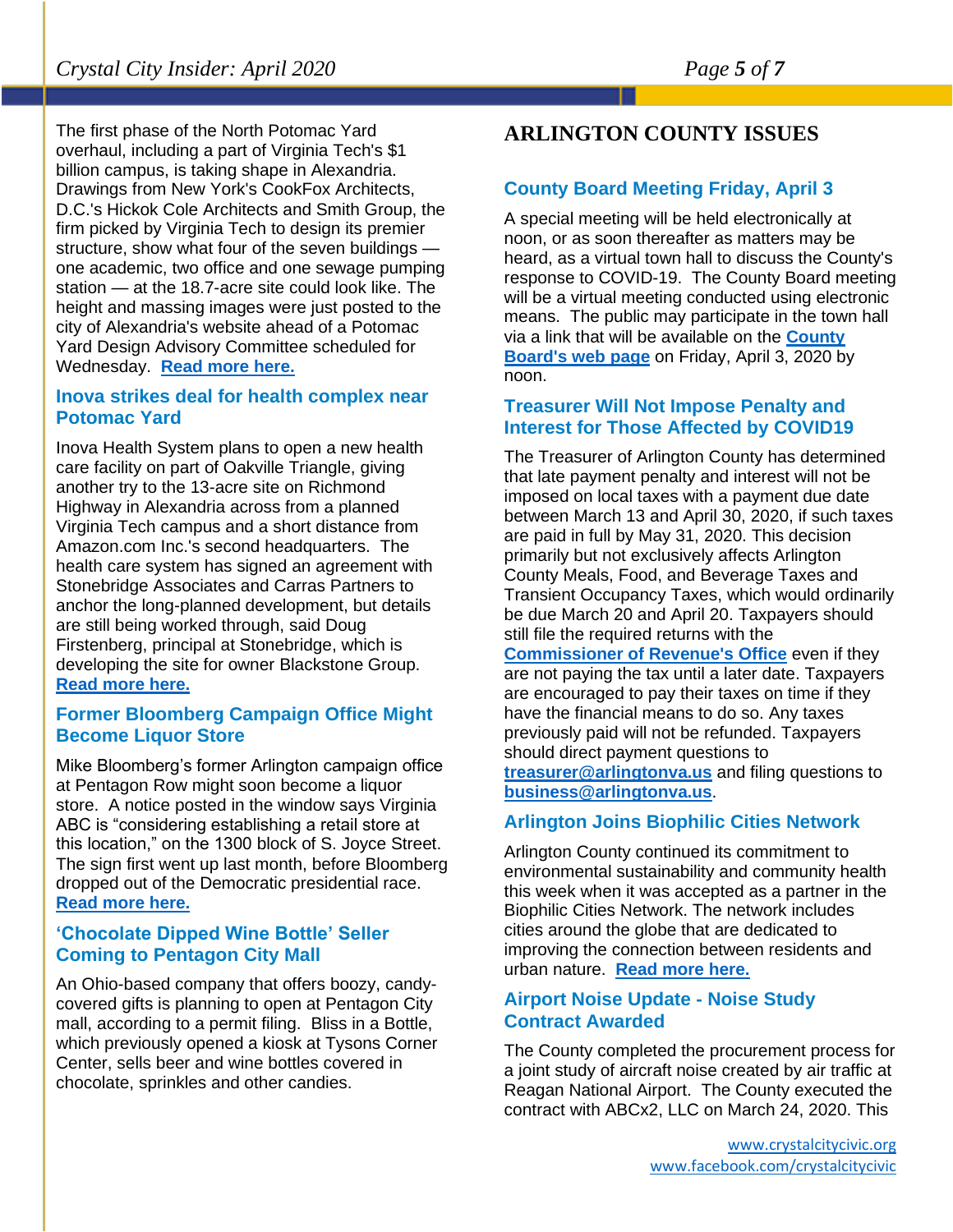study will identify, evaluate and propose important mitigations to reduce aviation noise impacts on Arlington residents, Montgomery residents and other communities north of the airport. The contractor's work will begin shortly. Two subcontractors, Vianair and Grindal Nauen PLLP, will support the lead contractor. Vianair will work on airspace and flight procedure design and testing, and Lockridge Grindal Nauen will work on advocacy and community engagement. **[Read](https://content.govdelivery.com/accounts/VAARLINGTON/bulletins/2836941)  [more here.](https://content.govdelivery.com/accounts/VAARLINGTON/bulletins/2836941)**

# **Arlington County on Airport Noise**

To follow up on our recent email about the new north-bound departing flight procedure (HOLTB) at DCA that went into effect on January 31, 2020, Chair Libby Garvey wrote to let you know that the FAA recently informed us that they have opened a public comment period for HOLTB that closes on March 30, 2020. **[Read the letter here.](https://content.govdelivery.com/accounts/VAARLINGTON/bulletins/27ebf11)**

# **Online Meeting: Resurfacing Projects for Complete Streets**

As we respond to COVID-19, we have determined that the County will move forward with essential programs, such as routine street maintenance. The Master Transportation Plan identifies routine street maintenance as an opportunity to provide costeffective and easy to implement measures to improve safety and access for all people using the street. Community engagement is a core value in Arlington, and we wanted to provide opportunities for community members to share their experiences and provide feedback on the street segments being considered for the 2020 Street Maintenance season.

Potomac Avenue - S Crystal Drive to Alexandria City Line (Potomac Yard) – is one of the streets being considered for Resurfacing Projects for Complete Streets.

Join Arlington County staff for an **[online open](https://projects.arlingtonva.us/events/online-meeting-resurfacing-projects-for-complete-streets/)  [house](https://projects.arlingtonva.us/events/online-meeting-resurfacing-projects-for-complete-streets/)** on Resurfacing Projects for Complete Streets on Monday, April 6 from 6:30 to 7:30 pm. Staff will share background information on potential projects and how community members can share their experiences of the street to help staff develop concept plans. Use the **[County Event listing](https://projects.arlingtonva.us/projects/resurfacing-projects-for-complete-streets-2020-season/)** to add a reminder to your personal calendar. At the appointed time, you can join the Microsoft Teams Live Event. You do not need to download any

software to participate if using a supported web browser (Chrome, Firefox or Edge). For more information on attending a **[Microsoft Teams](file:///C:/Users/cfull/Downloads/Microsoft%20Teams%20Live%20Event)  [event](file:///C:/Users/cfull/Downloads/Microsoft%20Teams%20Live%20Event)**, please review this resource and feel free to email me with any questions.

If you are unable to join us for the live event, we will have a recording available on the **[project page](https://projects.arlingtonva.us/projects/resurfacing-projects-for-complete-streets-2020-season/)** after the event.

# **Arlington Pubic Schools on Closures**

As you know, Governor Ralph Northam announced on 3/23 that all K-12 schools will remain closed through the end of the school year. A few highlights on what APS is doing:

- Providing free Grab-and-Go lunch/breakfast for students M - F at five APS school sites, info on other food resources
- Implementing continuity of learning plans, facilitating learning at home, adjusting instructional models
- Closely collaborating with Arlington County on multiple fronts, and following CDC guidance to protect our school community

Sharing Coronavirus Updates and updating frequently asked questions (FAQs). Have a question you don't see? Email **[engage@apsva.us.](mailto:engage@apsva.us)**

# **Proposed Real Property Tax Rate**

A Public Hearing on the Proposed Tax Rate will be held on April 2, 2020, AT 7:00 P.M. or as soon thereafter as possible. After the hearing is held, the County Board may adopt a tax rate lower than \$1.013 per \$100 of assessed value, but it cannot adopt a higher rate. **[Read more here.](https://content.govdelivery.com/accounts/VAARLINGTON/bulletins/27edd2b)** Arlington TV – Comcast Xfinity 25 or 1085(HD) and Verizon FIOS 39 & 40 – live broadcasts County Board Meetings, County Board Work Sessions, and meetings of the Planning Commission. You can also watch **[Arlington TV's live stream](http://links.govdelivery.com/track?type=click&enid=ZWFzPTEmbWFpbGluZ2lkPTIwMTYwNDEzLjU3NzMzNTUxJm1lc3NhZ2VpZD1NREItUFJELUJVTC0yMDE2MDQxMy41NzczMzU1MSZkYXRhYmFzZWlkPTEwMDEmc2VyaWFsPTE3MDI1MzMzJmVtYWlsaWQ9aGhhbGxlQGFybGluZ3RvbnZhLnVzJnVzZXJpZD1oaGFsbGVAYXJsaW5ndG9udmEudXMmZmw9JmV4dHJhPU11bHRpdmFyaWF0ZUlkPSYmJg==&&&105&&&http://tv.arlingtonva.us/watch/)** on the County website or archived video.

# **OTHER ISSUES**

**Trump extends Real ID deadline amid coronavirus crisis**